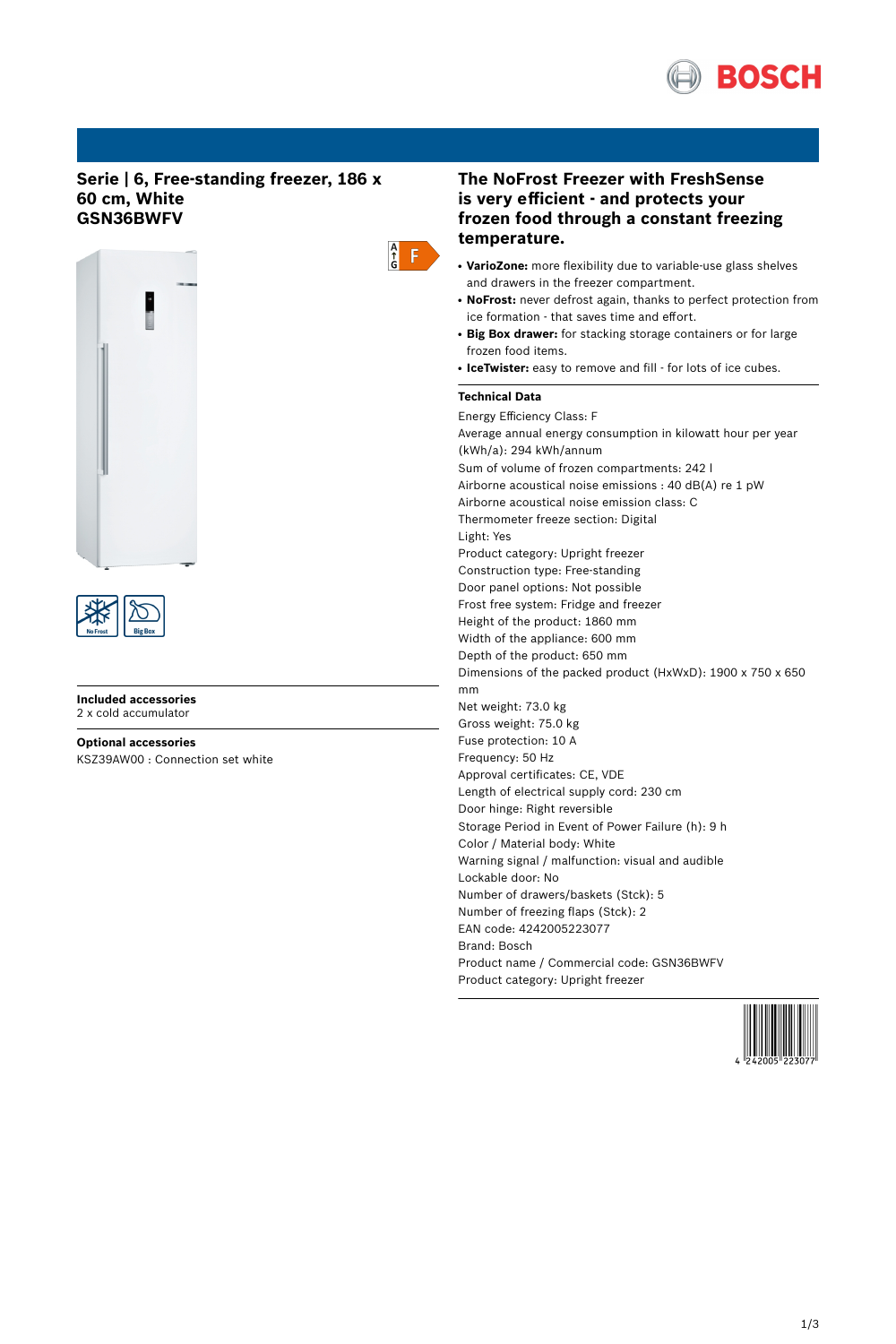

**Serie | 6, Free-standing freezer, 186 x 60 cm, White GSN36BWFV**

# **The NoFrost Freezer with FreshSense is very efficient - and protects your frozen food through a constant freezing temperature.**

## **Functions**

- White doors and white side panels
- Aluminium Vertical door handle
- Bright interior LED freezer light
- Interior design with metal applications

### **Design features**

- No Frost, never have to defrost ever again
- Exterior digital touchControl display at <sup>a</sup> glance perfectly under control!
- Freezer malfunction warning signal: optical and acoustical warning system
- Freshsense Constant temperature control by intelligent sensor technology
- SuperFreezing function with automatic deactivation

### **Food freshness system**

- MultiAirflow system improves circulation of air around the fridge
- Vario Zone removable safety glass shelves for extra space!
- <sup>5</sup> transparent freezer drawers, <sup>2</sup> BigBox
- Twist Ice Box removable

## **Dimension and installation**

- Dimensions: 186 cm H x 60 cm W x 65 cm D

#### **Key features - Fridge section**

- Right hinged door, door reversible
- Height adjustable front feet
- Door opening: No side clearance needed at all. Full access to all drawers, door opening angle 90°.
- 220 240 V

# **Key features - Freezer section**

- cold accumulator

### **Country Specific Options**

- Based on the results of the standard 24-hour test. Actual consumption depends on usage/position of the appliance.
- To achieve the declared energy consumption, the attached distanceholders have to be used. As a result, the appliance depth increases by about 3.5 cm. The appliance used without the distance holder is fully functional, but has a slightly higher energy consumption.

### **Included accessories**

# **Design features**

**Dimension and installation**

# **Additional features**

## **Performance and Consumption**

- EU19\_EEK\_D: F
- Total Volume : <sup>242</sup> <sup>l</sup>
- Net Fridge Volume : <sup>0</sup> <sup>l</sup>
- Net Freezer Volume : <sup>242</sup> <sup>l</sup>
- Freezing capacity 24h : <sup>19</sup> kg
- Annual Energy Consumption: <sup>294</sup> kWh/a
- Climate Class: SN-T
- EU19 Fast freezer facility D
- Noise Level : <sup>40</sup> dB , EU19\_Noise emission class\_D: <sup>C</sup>
- Temperature rise time : EU19\_Temperature rise time\_D: <sup>9</sup> <sup>H</sup>